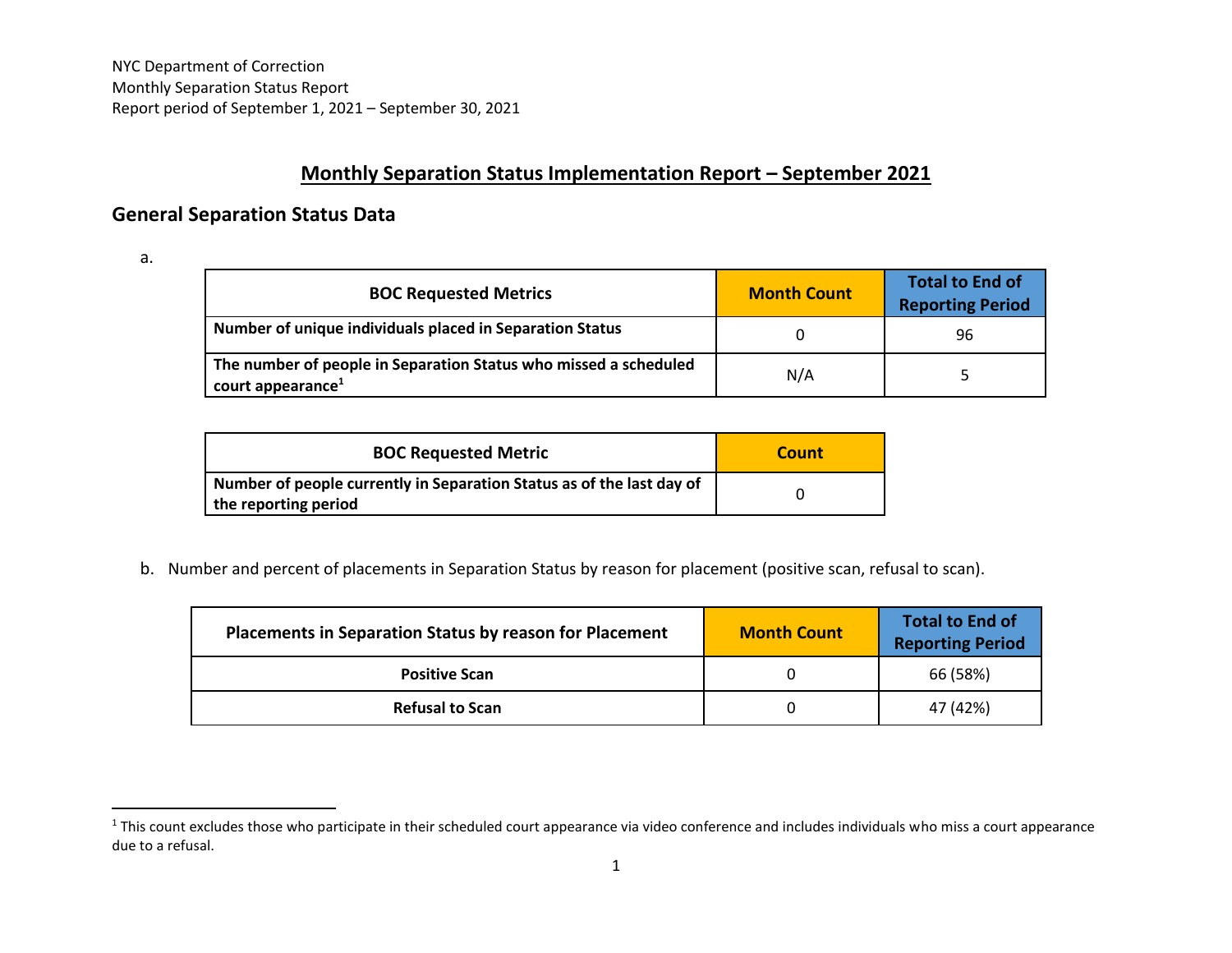c. Number of unique individuals with multiple placements in Separation Status disaggregated by number of placements.

| <b>Unique Individuals with Multiple Placements</b> | <b>Total to End of</b><br><b>Reporting Period</b> |
|----------------------------------------------------|---------------------------------------------------|
| 2 Placements                                       | 15                                                |
| <b>3 Placements</b>                                |                                                   |

d. Number of people removed from Separation Status during the reporting period, in total and disaggregated by removal reason.

| People removed disaggregated by removal reason <sup>2</sup> | <b>Month Count</b> | <b>Total to End of</b><br><b>Reporting Period</b> |
|-------------------------------------------------------------|--------------------|---------------------------------------------------|
| <b>Cleared scanner</b>                                      | N/A                | 109                                               |
| Removed for clinical evaluation and/or treatment            | N/A                |                                                   |
| <b>Discharged from custody</b>                              | N/A                |                                                   |
| Other $3$                                                   | N/A                |                                                   |
| TOTAL:                                                      | N/A                |                                                   |

<sup>&</sup>lt;sup>2</sup> There were no individuals in Separation Status Housing as of the first day of the month and no individuals placed in the unit throughout the reporting period.

<sup>&</sup>lt;sup>3</sup> This category accounts for exigent circumstances and temporary removals.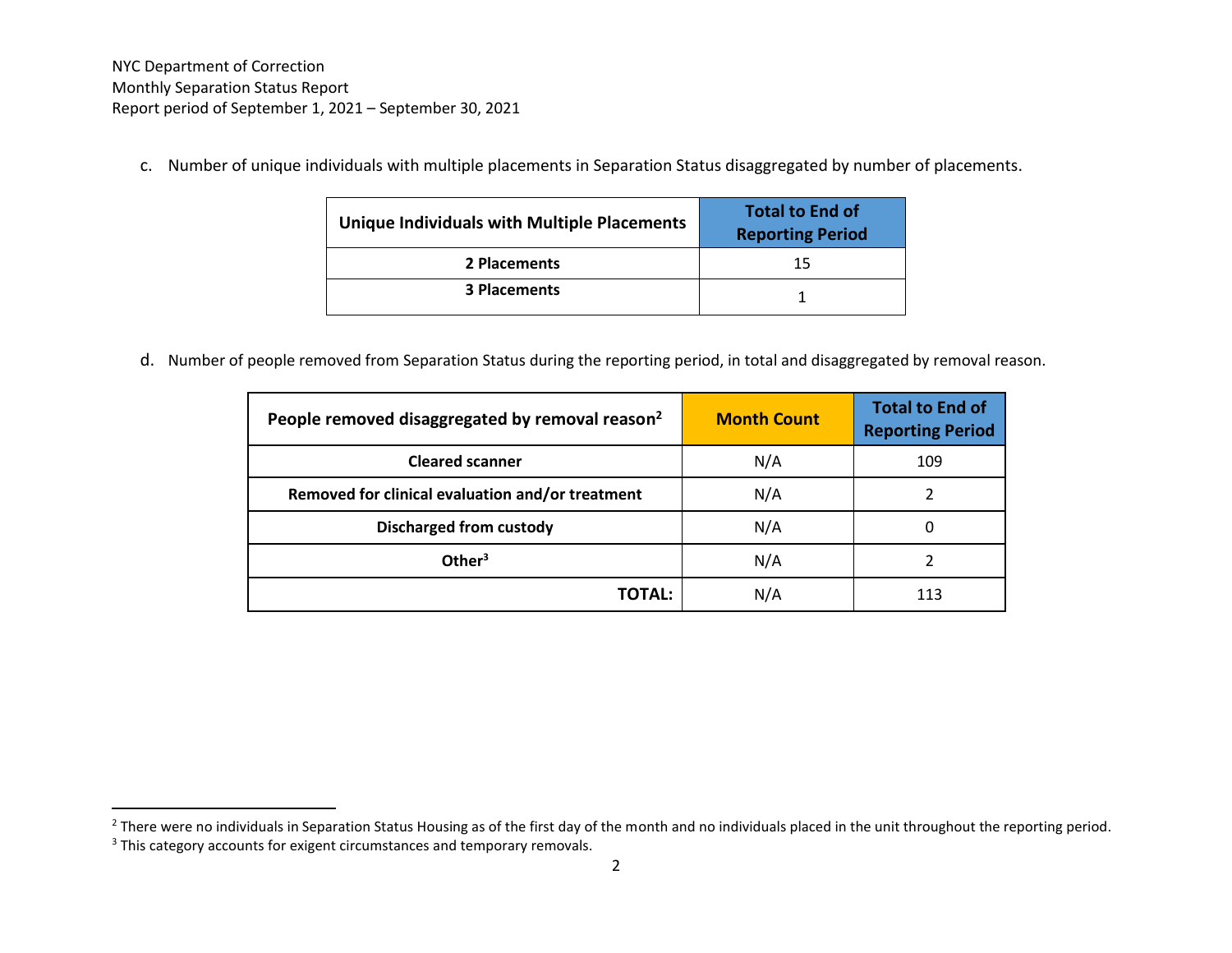NYC Department of Correction Monthly Separation Status Report Report period of September 1, 2021 – September 30, 2021

e. The Mean, Median, Min, Max length of stay in Separation Status (in hours), overall since start of the Department's use of Separation Status and by month.

| <b>Length of Stay in Separation</b><br><b>Status (hours)</b> | <b>Reporting Month</b> | <b>Overall to End of</b><br><b>Reporting Period</b> |
|--------------------------------------------------------------|------------------------|-----------------------------------------------------|
| Mean                                                         | N/A                    | 33.8                                                |
| Median                                                       | N/A                    | 21.5                                                |
| Min                                                          | N/A                    | 2.9                                                 |
| Max                                                          | N/A                    | 280.1                                               |

f. The Mean, Min, Max time in Separation Status for those still in Separation Status as of the last day of the reporting period.

| <b>Time in Separation Status (hours)</b> |     |  |
|------------------------------------------|-----|--|
| Mean                                     | N/A |  |
| <b>Median</b>                            | N/A |  |
| Min                                      | N/A |  |
| Max                                      | N/A |  |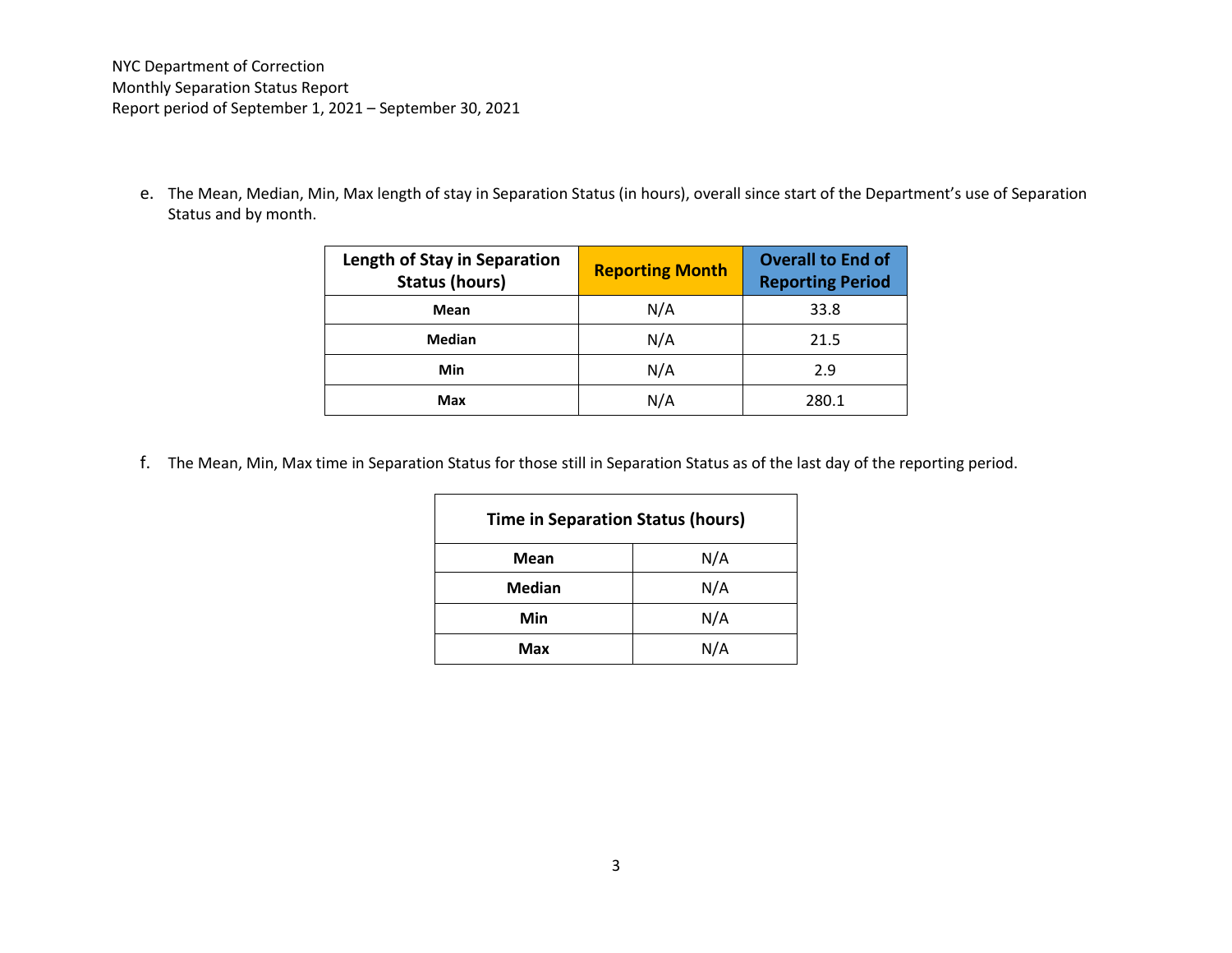NYC Department of Correction Monthly Separation Status Report Report period of September 1, 2021 – September 30, 2021

## **Contraband Data**

g. Number of contraband items recovered prior to a scan by the type of contraband recovered.

| <b>Contraband Items Recovered Prior to a Scan</b> | <b>Month Count</b> | <b>Total to End of</b><br><b>Reporting Period</b> |
|---------------------------------------------------|--------------------|---------------------------------------------------|
| <b>Bladed Weapons</b>                             | 0                  | 16                                                |
| <b>Non-bladed Weapons</b>                         | 0                  | 14                                                |
| <b>Escape Contraband</b>                          | 0                  | 0                                                 |
| <b>Drugs</b>                                      | 0                  | 132                                               |
| Other                                             | 0                  | 9                                                 |
| <b>TOTAL</b>                                      | 0                  | 171                                               |

h. Number of contraband items recovered after a positive scan without the use of Separation Status by the type of contraband recovered.

| <b>Contraband Items Recovered After a Positive Scan</b> | <b>Month Count</b> | <b>Total to End of</b><br><b>Reporting Period</b> |
|---------------------------------------------------------|--------------------|---------------------------------------------------|
| <b>Bladed Weapons</b>                                   |                    | 73                                                |
| <b>Non-bladed Weapons</b>                               |                    | 94                                                |
| <b>Escape Contraband</b>                                |                    | 4                                                 |
| <b>Drugs</b>                                            |                    | 67                                                |
| Other                                                   |                    | 91                                                |
| <b>TOTAL</b>                                            | 4                  | 329                                               |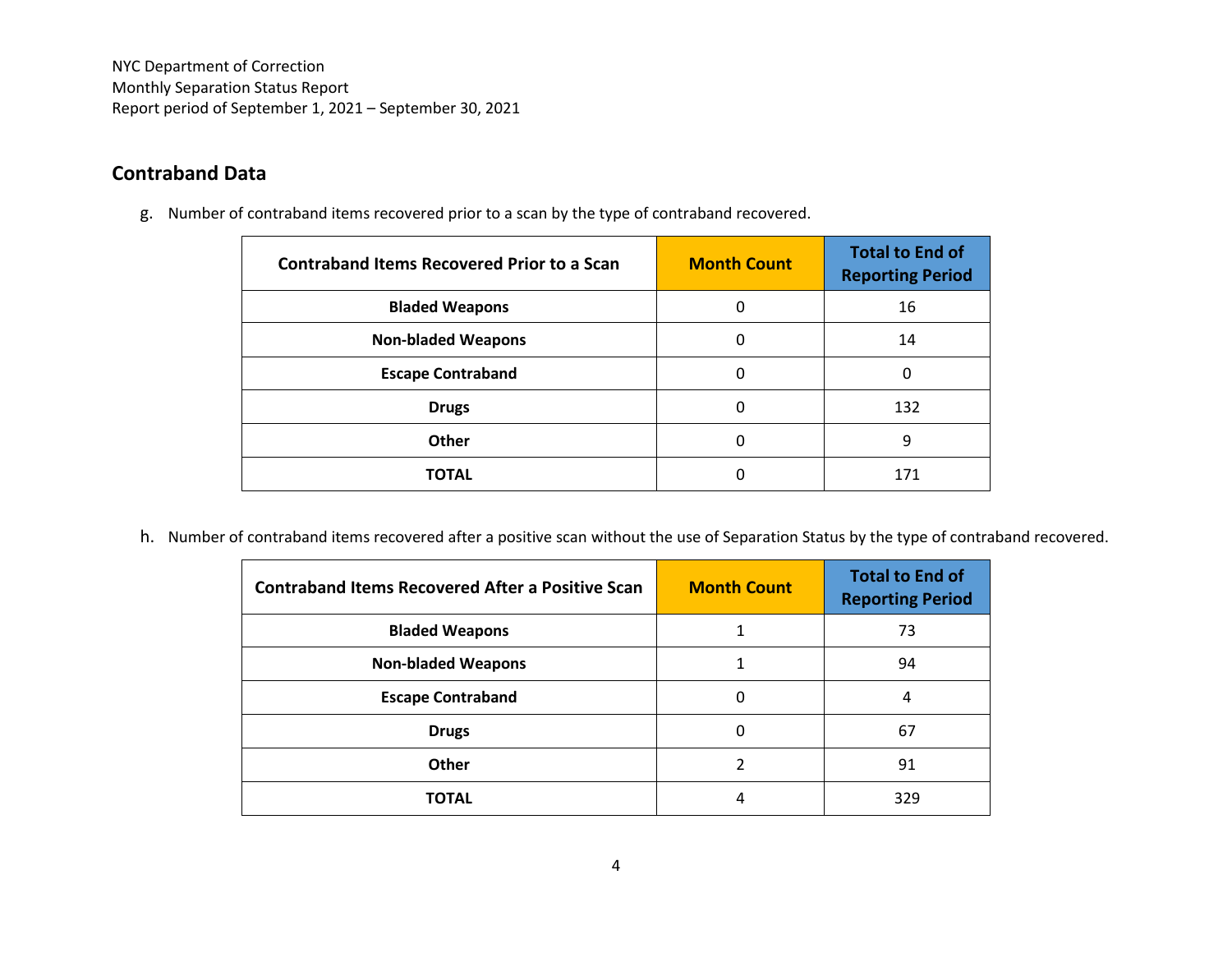NYC Department of Correction

Monthly Separation Status Report

Report period of September 1, 2021 – September 30, 2021

i. Number and percent of Separation Status placements with contraband recovered disaggregated by type of contraband recovered.

| Placements Resulting in Contraband Recovered <sup>45</sup> | <b>Month Count</b> | <b>Total to End of</b><br><b>Reporting Period</b> |
|------------------------------------------------------------|--------------------|---------------------------------------------------|
| <b>Bladed Weapons</b>                                      | N/A                | 15 (43%)                                          |
| <b>Non-bladed Weapons</b>                                  | N/A                | 9(26%)                                            |
| <b>Escape Contraband</b>                                   | N/A                | 0                                                 |
| <b>Drugs</b>                                               | N/A                | 1(3%)                                             |
| <b>Other</b>                                               | N/A                | 10 (29%)                                          |

j. Number of contraband items recovered from Separation Status by the type of contraband recovered.

| <b>Contraband Items Recovered in Separation Status</b> | <b>Month Count</b> | <b>Total to End of</b><br><b>Reporting Period</b> |
|--------------------------------------------------------|--------------------|---------------------------------------------------|
| <b>Bladed Weapons</b>                                  | N/A                | 28                                                |
| <b>Non-bladed Weapons</b>                              | N/A                | 9                                                 |
| <b>Escape Contraband</b>                               | N/A                | 0                                                 |
| <b>Drugs</b>                                           | N/A                | 4                                                 |
| Other                                                  | N/A                | 14                                                |
| <b>TOTAL</b>                                           | N/A                | 55                                                |

<sup>&</sup>lt;sup>4</sup> This table represents placements which resulted in contraband recovered. Contraband may have been recovered from individuals following placement, or recovered from the Separation Status unit following, or during an individual's placement.

<sup>&</sup>lt;sup>5</sup> During this reporting period, there were 0 individuals in Separation Status Housing and therefore, 0 placements resulted in contraband recovered. In total to date, 32 placements have resulted in contraband recovered. Placements which result in the recovery of contraband items that fall under more than one contraband type are each counted within their respective category.